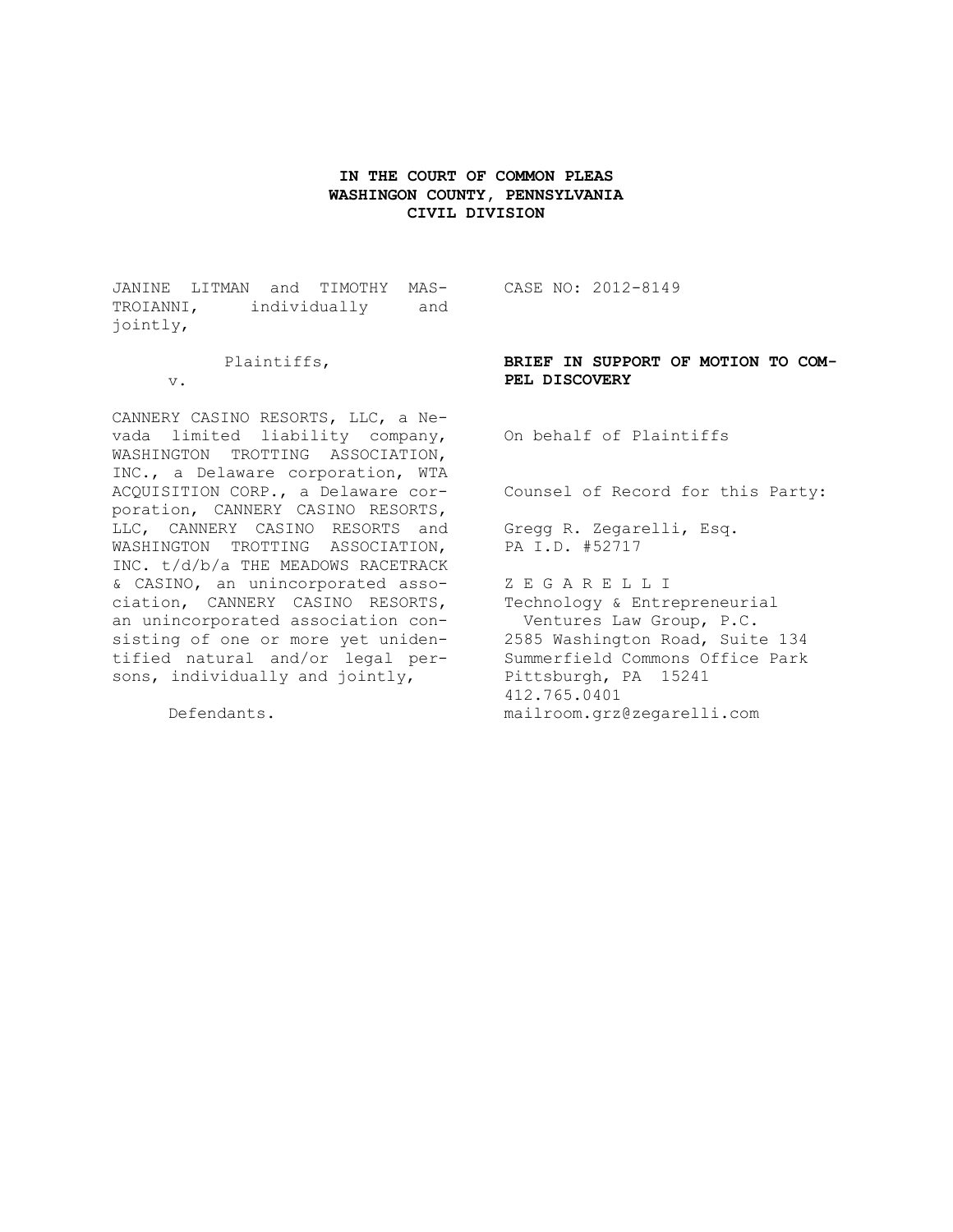## **IN THE COURT OF COMMON PLEAS WASHINGON COUNTY, PENNSYLVANIA CIVIL DIVISION**

JANINE LITMAN and TIMOTHY MAS-TROIANNI, individually and jointly,

CASE NO: 2012-8149

Plaintiffs,

v.

CANNERY CASINO RESORTS, LLC, a Nevada limited liability company, WASHINGTON TROTTING ASSOCIATION, INC., a Delaware corporation, WTA ACQUISITION CORP., a Delaware corporation, CANNERY CASINO RESORTS, LLC, CANNERY CASINO RESORTS and WASHINGTON TROTTING ASSOCIATION, INC. t/d/b/a THE MEADOWS RACETRACK & CASINO, an unincorporated association, CANNERY CASINO RESORTS, an unincorporated association consisting of one or more yet unidentified natural and/or legal persons, individually and jointly,

Defendants.

## **BRIEF IN SUPPORT OF MOTION TO COMPEL DISCOVERY**

1. Plaintiffs are entitled to discovery of any matter, not privileged, if reasonably calculated to lead to the discovery of admissible evidence. Pa.Civ.P. 4001*, et. seq.*

2. Defendants pervasively mix three objections in a pot of general abstractions: relevancy, privilege and confidentiality. Plaintiffs' position is that all questions asked are clearly relevant for discovery purposes, and any such objection by Defendants should be overruled. As to privilege, Defendants are entitled, subject to law, to withhold documents, but Plaintiffs are entitled to an identification log of what is withheld, so that an assessment can be made for motion practice and *in camera* review by this Court for rulings in due course. As to confidentiality, Plaintiffs have already expressly offered, in the record, to hold production as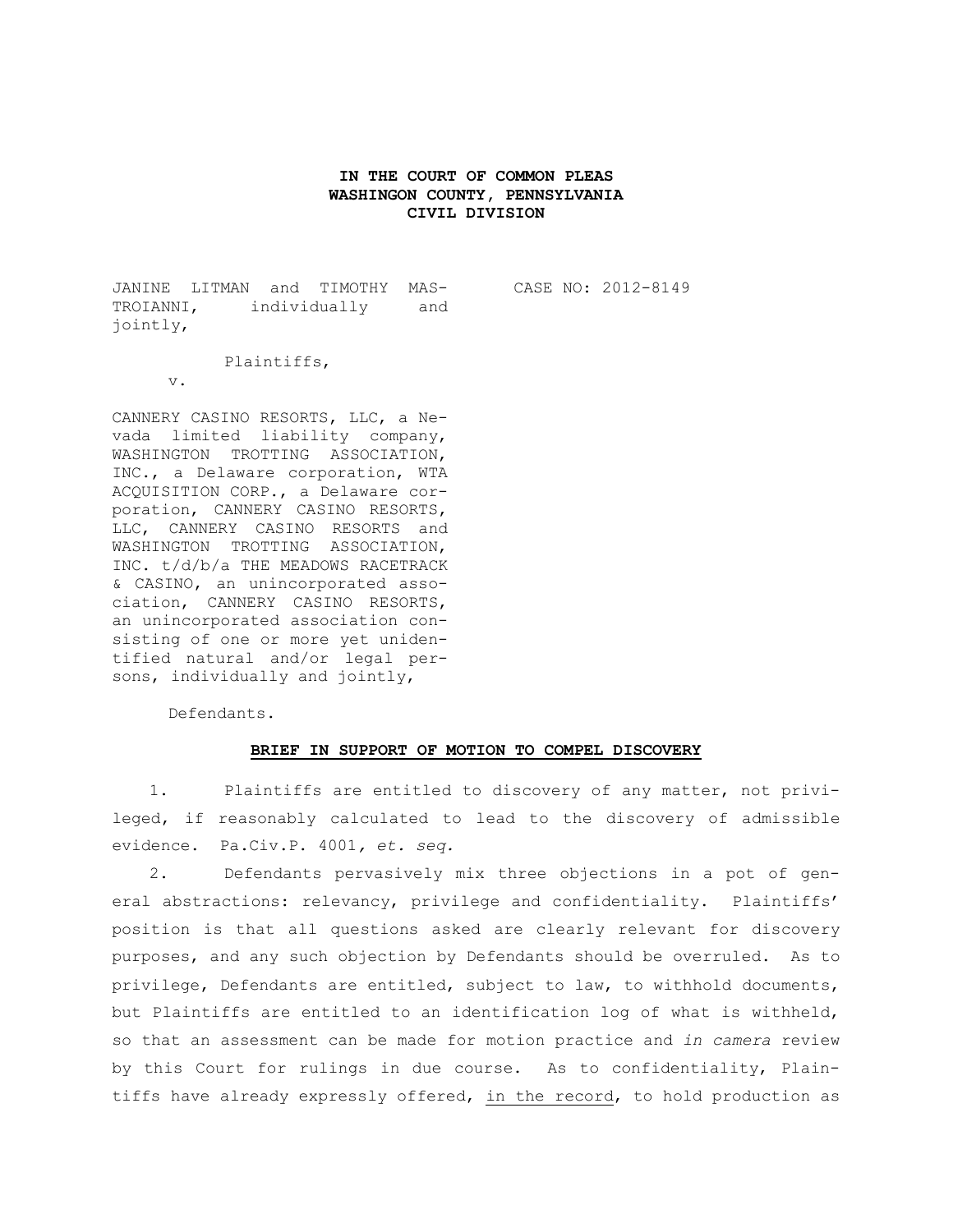confidential, subject to consent, other public disclosure or seal. Accordingly, there is no basis for lack of production. The discovery sought is relevant, confidentiality is handled by stipulation, and privilege is handled by a log.

3. Defendants' orally represent that they have answered some questions "notwithstanding the objection" but the record is that the responses are "subject to the objection" the objection. This crafted variance allows Defendants to withhold within the scope of the objection. That is, to give some information and to withhold some information. Stating it another way, if there is no information withheld, then the objection is unnecessary (it is a discovery objection naturally reserving trial evidence objections). If there is an objection stated, it needs to be ruled upon if requested by the party propounding the discovery.

4. a) The documents sought regarding the PA Gaming Board civil penalty are not related to the amount of a confidential settlement, which is usually the subject of the interest; that result of the stipulation is public record of the civil penalty is public record. b) The information solicited is not regarding the concern of an unrelated third party; indeed, the subject-matter is the same nucleus of operative facts of Plaintiffs' cause of action. c) The information is discoverable under separately stated request; that is, because the same documents underpin the same cause of action, the production is the same whether or not named by the previous PA Gaming Board request. Defendants' objection is or should be either substantively ineffective, or moot.

5. Requests for Production: Copies of Rules, and drafts (2); documents referring to Plaintiffs (3); training manuals (4); advertising materials (5); financial transactions with Plaintiffs (6); revenue reports for craps tables  $(7)$ ; craps table profitability  $(8)$ ; documents regarding business approvals [license, fictitious names, trademarks] (9); license agreements regarding trademarks (11); documents evidencing claims of non Washington Trotting "owner" or "operator" (12); Players Club terms and conditions (13); craps table revenue/play reports (14-17). Interrogatories: Responsible parties for compliance (1,5); financial information (2- 3,6); Pa Gaming records (7,14); destruction policies (8-10); Plaintiff

2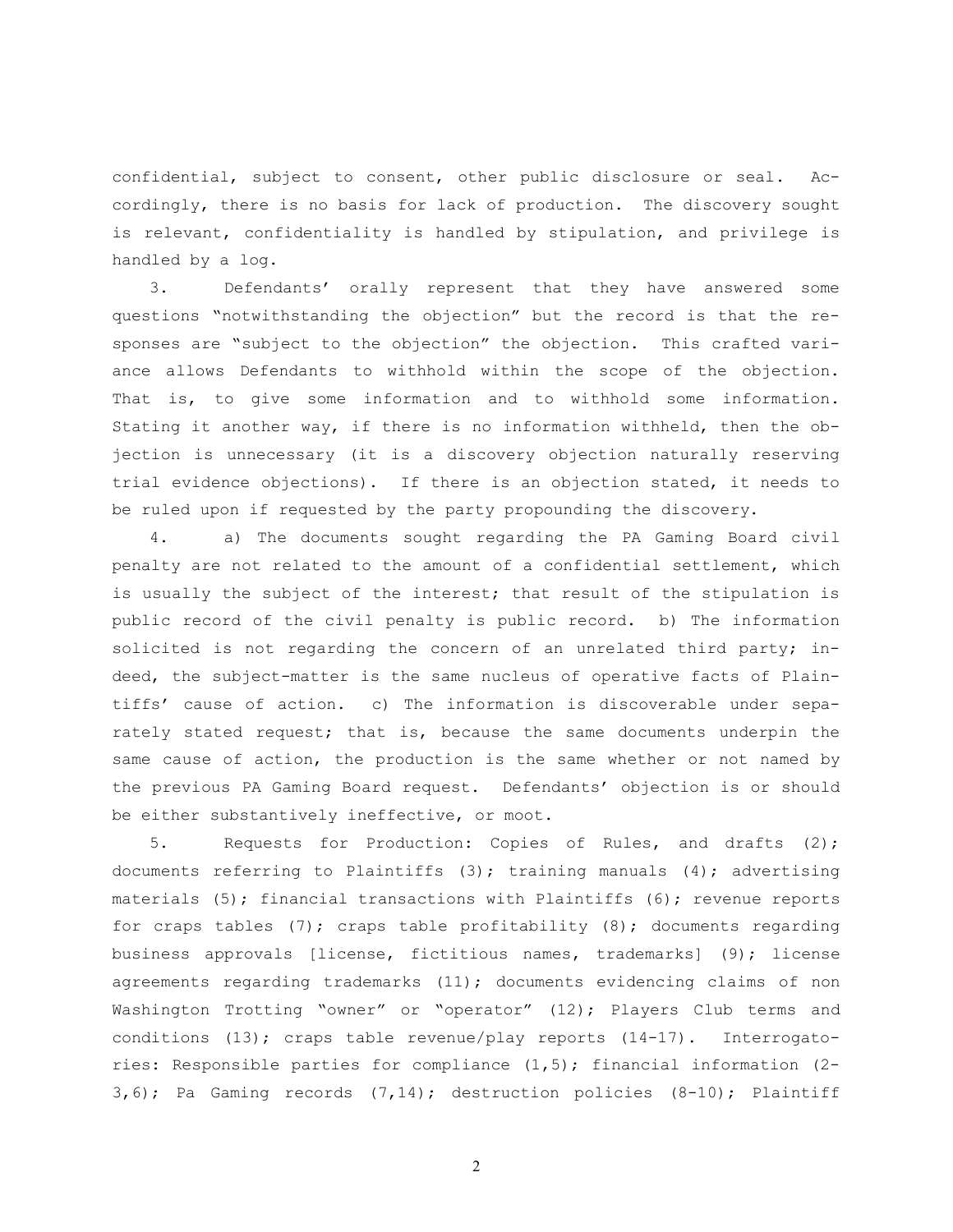transactions (12-13); public record factual inaccuracies (15-16); witnesses (28-30, 32); evidence location (31); evidence (32-35).

6. Defendants cite to the statutory standard for the Board's release of information, which is not applicable; indeed, Defendants cite no rule that prevents Defendants from releasing the investigative materials within their possession. The issue before this court is not a request for discovery propounded upon the Board.

Moreover, Defendants cite to *Philadelphia Entm't & Deve. Partners, LP v. Pa. Gaming Control Board,* 34 A.3d 261, 279 (Pa.Commw.Ct. 2011), which is entirely inapplicable. This is similar to the Defendants citing analytically confusing and inapplicable cases in the prior jurisdictional challenge. Defendants' case regards information sought regarding thirdparties; to wit, seeking information regarding "**the Board's treatment of similarly situated licensees,**" not applicable in this case. Id. (p. 279, first full paragraph).

Plaintiffs are seeking information regarding the complaint processes that they initiated. Plaintiffs are not asking for privileged mental impressions; Plaintiffs are not asking for information regarding other cases in Pennsylvania or throughout the country. Plaintiffs are seeking the otherwise properly discoverable documents from Defendants on the very cause of action upon which this case is grounded. Any social policy regarding not allowing settlement discussions to be opened to third parties is not applicable; any social policy regarding not allowing others to see the settlement amount of others is not applicable. The information provided to the Board should have been true and forthright, and bears the highest level of discoverable information to achieve justice in this case.

7. Under "Terms of Agreement" (Third Am. Complaint, Ex. 12, page 7) the Board expressly states that, if instrument of settlement itself is not adopted, then it cannot be used as evidence, which, by negative implication, provides, if adopted, it can be used as evidence.

3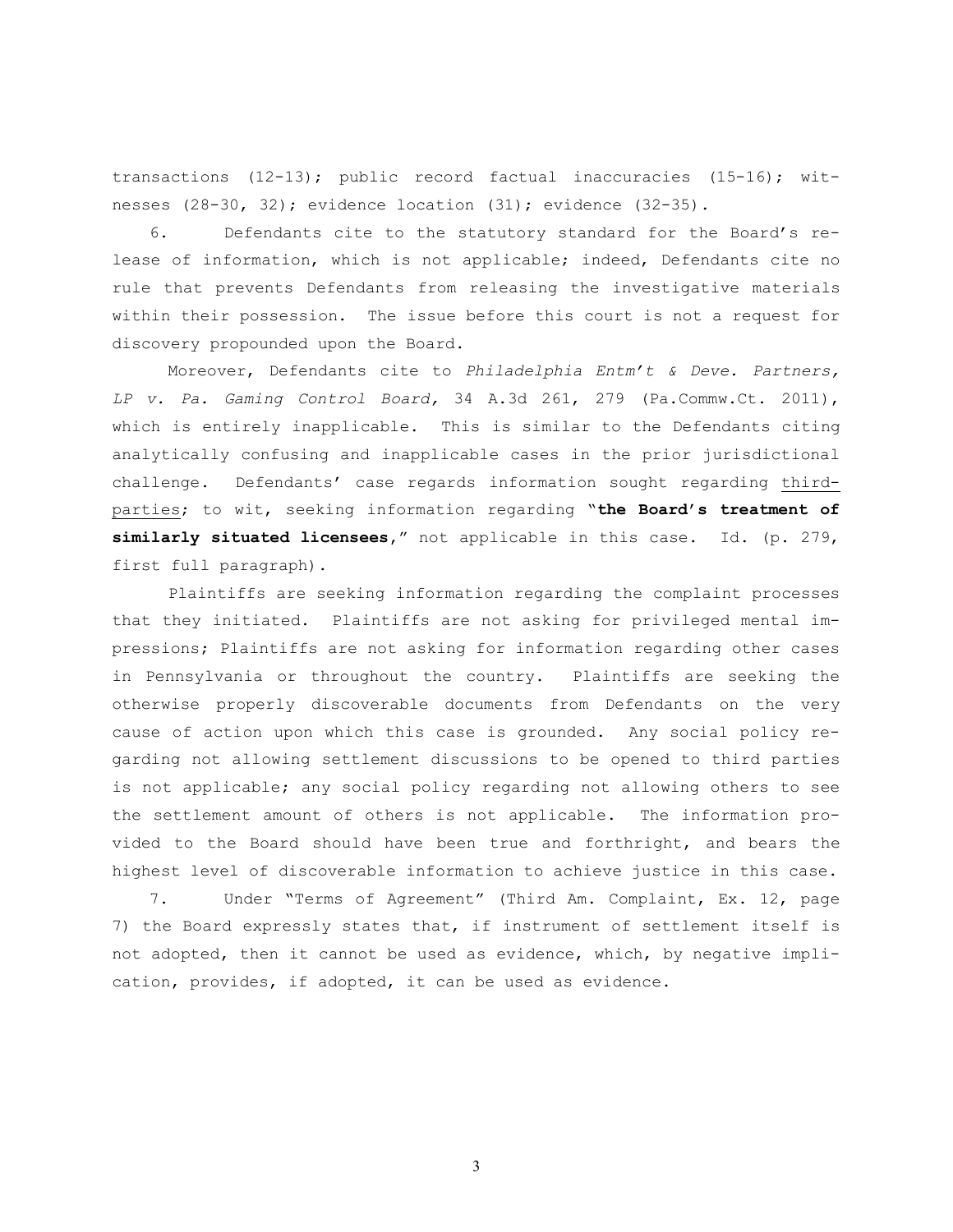8. Plaintiffs hereby incorporate by this reference Defendants' multiple motions, briefs, supplements and email submissions on the issue of subject-matter jurisdiction in which Defendants clearly stated that Plaintiffs should have intervened, for meaning contribution, into the very process that Defendants now claim is protected from discovery. Defendants have waived the objection. Cause is shown for this context.

WHEREFORE, Plaintiffs request that this Court compel the discovery requested, as Defendants are clearly, based upon the history in this case, are acting to delay, harass and to increase the costs of litigation.

February 27, 2014

Respectfully submitted, TEV LAW GROUP, PC By: /Gregg Zegarelli/ Gregg R. Zegarelli

Z E G A R E L L I Technology & Entrepreneurial Ventures Law Group, P.C. 2585 Washington Road, Suite 134 Summerfield Commons Office Park Pittsburgh, PA 15241 412.833.0600 mailroom.grz@zegarelli.com

4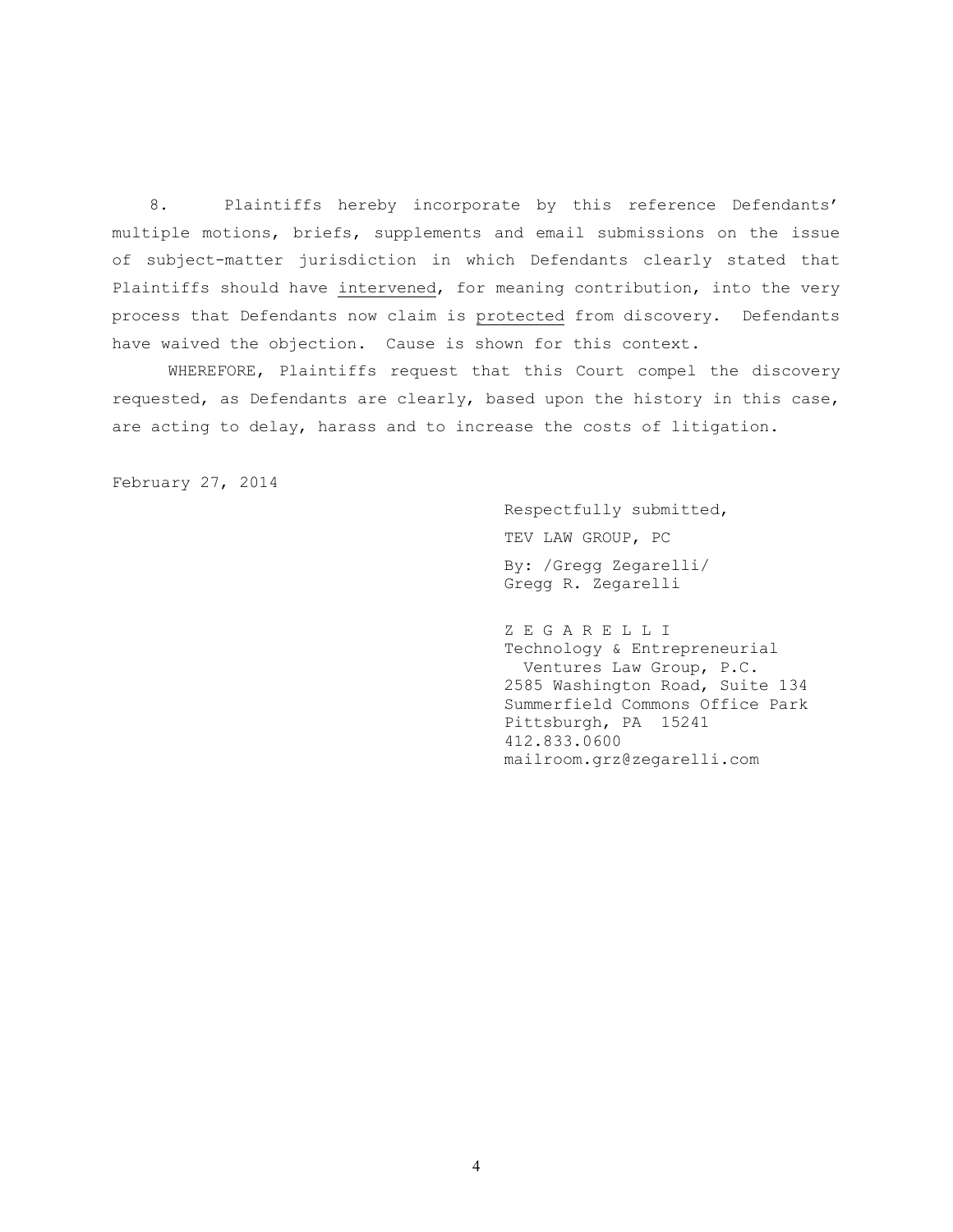# **IN THE COURT OF COMMON PLEAS WASHINGON COUNTY, PENNSYLVANIA CIVIL DIVISION**

JANINE LITMAN and TIMOTHY MAS-TROIANNI, individually and CIVIL DIVISION jointly,

Plaintiffs,

CASE NO: 2012-8149

 $\overline{v}$ .

CANNERY CASINO RESORTS, LLC, a Nevada limited liability company, WASHINGTON TROTTING ASSO-CIATION, INC., a Delaware corporation, WTA ACQUISITION CORP., a Delaware corporation, CANNERY CASINO RESORTS, LLC, CANNERY CA-SINO RESORTS and WASHINGTON TROTTING ASSOCIATION, INC. t/d/b/a THE MEADOWS RACETRACK & CASINO, an unincorporated association, CANNERY CASINO RESORTS, an unincorporated association consisting of one or more yet unidentified natural and/or legal persons, individually and jointly,

Defendants.

## **ORDER**

AND, NOW, this day of February, 2014, upon consideration of the Plaintiffs' Motion to Compel, it is hereby ORDERED that each Defendant shall fully and completely respond to Plaintiffs' requests for production and interrogatories, and shall further produce a privilege/workproduct log to the extent relying upon such objection. PA Gaming materials shall be produced to the extent that the subjectmatter would be otherwise discoverable under an independent request for the subject-matter (and Defendants shall identify documents withheld in its privilege log). Defendants shall do so within  $cal$ endar days or be subject to sanction by this Court.

Except for public information, any discovery responses may be identified as "Confidential" and shall be used only for purposes of this litigation and not be publicized without written consent of the party providing the information or pursuant to Court Order; otherwise, any such documents shall be filed only under seal.

BY THE COURT,

\_\_\_\_\_\_\_\_\_\_\_\_\_\_\_\_\_\_\_\_\_\_\_\_\_, J.